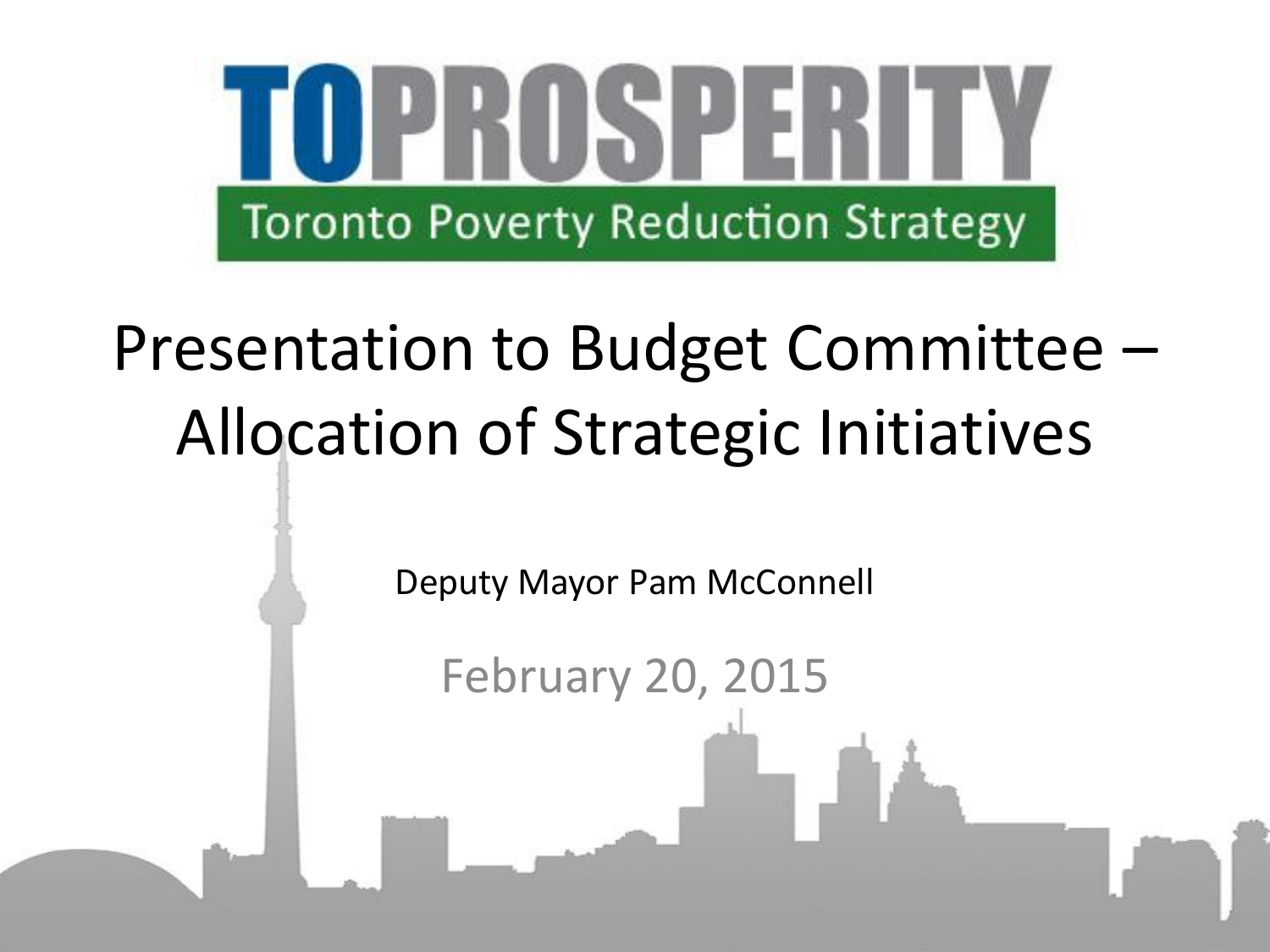## **Overview**

- Toronto is one of the most liveable, prosperous and competitive cities in the world, but its success is threatened by growing economic inequity.
- Many Torontonians live in poverty
	- 25% of children (14 and under)
	- 1 in 5 adults, or 374,530 Torontonians
- "If current trends continue, the City of Toronto will eventually be sharply divided into a city of wealthy neighbourhoods and poor neighbourhoods..." David Hulchanski, 2010

Toronto Poverty Reduction Strategy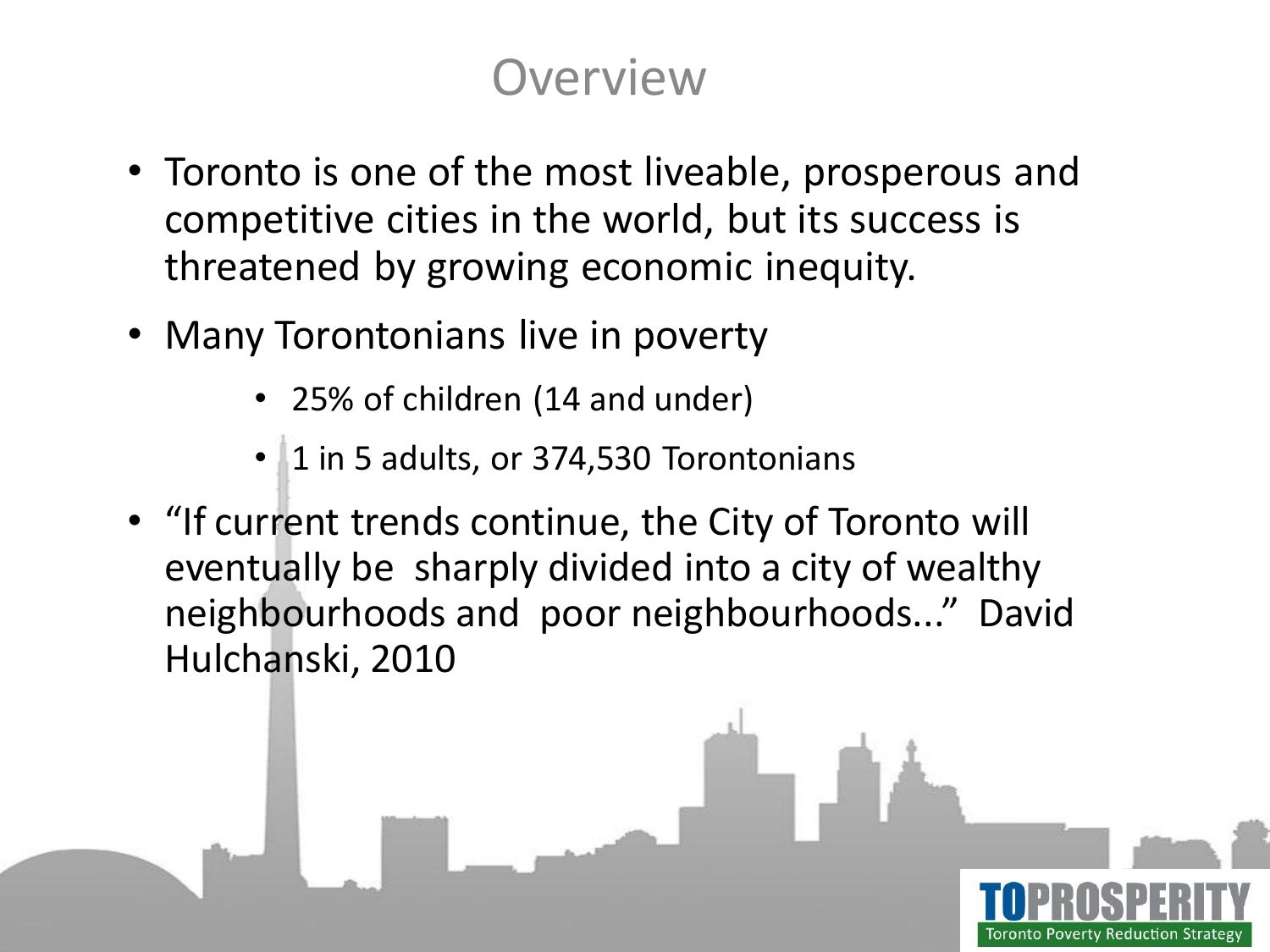## **Overview**

**Council Direction**: April 2014, Toronto City Council requested staff develop a City of Toronto Poverty Reduction Strategy

**Mayor Tory Commitment:** On December 3, 2014, Mayor Tory highlighted poverty reduction in his inaugural address as a key priority and designated Deputy Mayor Pam McConnell as its Champion.

**Phase One Engagement:** (Nov 2014 – Feb 2015) Downloadable Facilitation Guide, Online feedback form and a multi-stakeholder workshop was held on November 28, 2014.

**Purposes of Phase One** Engagement to the hear from Torontonians on:

- The causes of poverty in Toronto;
- The kind of Toronto they want;
- Current actions that help people out of poverty, and further things to be done; and,
- The best ways to further engage Torontonians in this process.

### **Feedback from Phase One** highlighted key themes, :

- Good jobs and living wage
- Access to affordable, good quality housing
- Access to affordable, good quality childcare
- Affordable, reliable, available transit
- Support for good quality nutrition for all; and
- **Service alignment and integration**

A summary of Phase One is available at: [www.toronto.ca/toprosperity](http://www.toronto.ca/toprosperity)

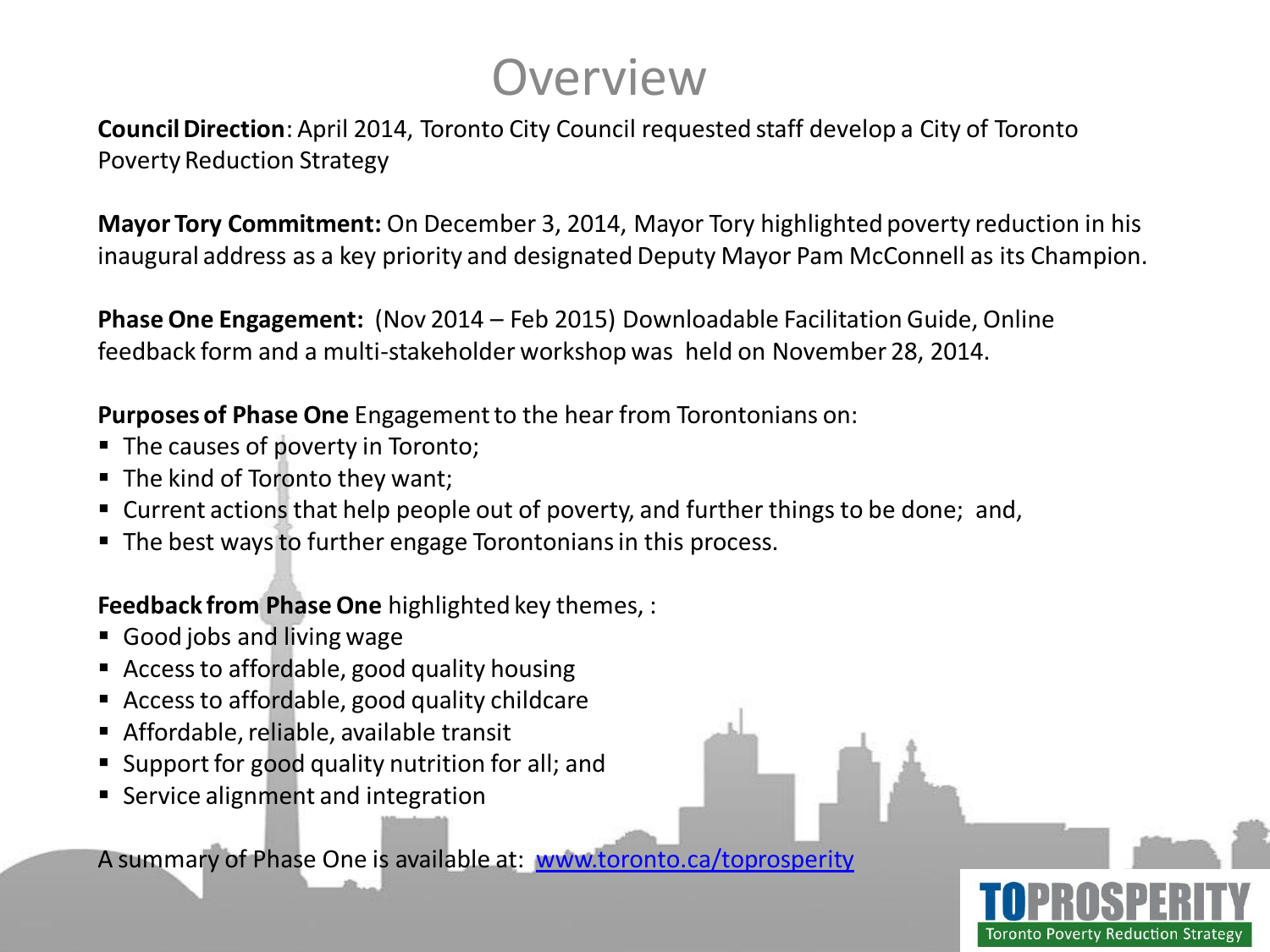

**Lived Experience at the Centre:** We heard in Phase One that people with lived experience of poverty must be at the centre of the process – we listened by having Community Animators and targeted outreach.

**2015 Budget:** To be considered at Council's March 2015 meeting, the 2015 Operating Budget recommendations includes \$24.5M of new and enhanced programs to support poverty reduction.

**Phase Two Engagement**: From Feb 17, 2015 – March 20, 2015 to identify top priorities and decision making principles in order to ensure Toronto is a place of opportunity for all.

Torontonians can provide input in three ways: **In Person**: Attend one of eight Days of Dialogue (Feb 17-28, 2015) **Within Community**: Host a Community Conversation with the Facilitator's Guide **On-line**: Complete the Feedback Form The Feedback Form and the Facilitator's Guide can be found at [www.toronto.ca/toprosperity](file:///C:/Users/dcampbe6/AppData/Local/Temp/XPgrpwise/www.toronto.ca/toprosperity)**.**

Ideas from Torontonians will inform the development of the City's long-term Poverty Reduction Strategy. The Strategy will go to City Council in July 2015.

An Implementation Plan with Outcomes, Indicators and Financial Strategy is scheduled to go to City Council for consideration in October 2015.

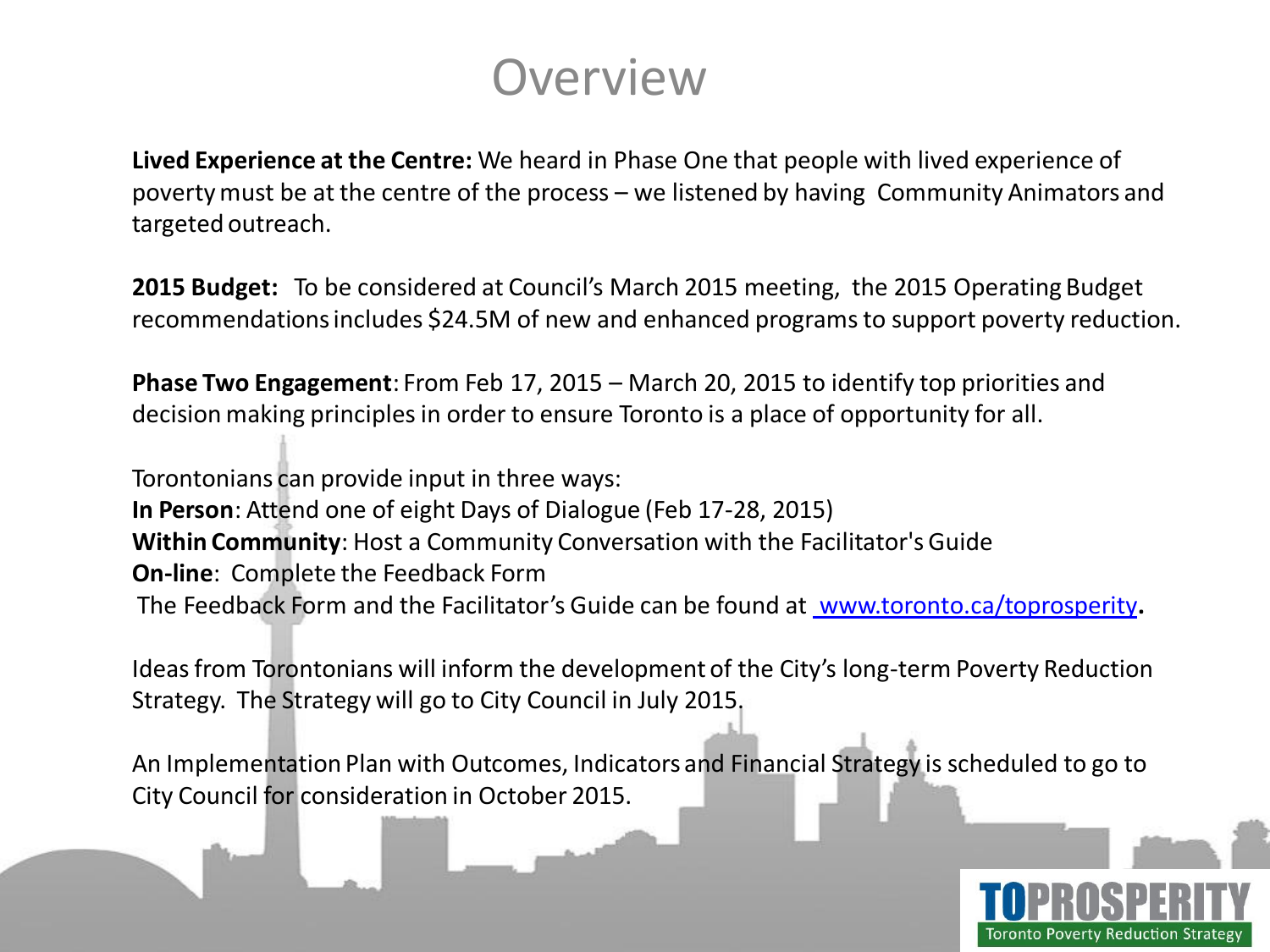## New/Enhanced in 2015 Operating Budget

| <b>Poverty</b><br><b>Reduction Theme</b> | <b>Division</b> | <b>New / Enhanced Detail</b>                                               | <b>Poverty</b><br><b>Reduction</b><br>Investment (\$<br>000) |  |
|------------------------------------------|-----------------|----------------------------------------------------------------------------|--------------------------------------------------------------|--|
|                                          |                 |                                                                            | 2015<br><b>Allocation</b>                                    |  |
| <b>Access to City</b><br><b>Services</b> | <b>PFR</b>      | Priority Centre (Expansion to 16 Locations)                                | 2,443.0                                                      |  |
|                                          | <b>PFR</b>      | Youth Lounges (4 New Sites)                                                | 338.0                                                        |  |
|                                          | <b>PFR</b>      | After-School Recreation & Care (ARC) (8 Sites)                             | 358.0                                                        |  |
|                                          | <b>SWM</b>      | Waste Diversion Waiver (Fee Relief for CIROs)                              | 892.0                                                        |  |
|                                          | <b>SDFA</b>     | <b>Community Partnership Grants Inflationary Increase</b>                  | 386.7                                                        |  |
|                                          | PFR/CS          | After-School Recreation & Care (ARC) (10 Sites)                            | 760.0                                                        |  |
|                                          | <b>CS</b>       | Child Care Subsidy Increase (Additional 184 subsidies)                     | 3,371.0                                                      |  |
| Employment                               | <b>TESS/EMS</b> | Paramedic Training (Primary Care Paramedic Program for Low Income Clients) | 300.0                                                        |  |
| <b>Food Security</b>                     | <b>PH</b>       | <b>Student Nutrition Inflationary increase</b>                             | 381.9                                                        |  |
| Housing                                  | <b>MLS</b>      | Multi-Residential Building Audit Program                                   | 90.0                                                         |  |
|                                          | <b>SSHA</b>     | Drop-ins (2 New 24 Hour Drop-ins for Women)                                | 2,250.0                                                      |  |
|                                          | <b>SSHA</b>     | Shelter (54 beds for LGBTQ)                                                | 600.0                                                        |  |
|                                          | <b>SSHA</b>     | Shelter (Increase Capacity by 127 Bed Nights)                              | 2,500.0                                                      |  |
|                                          | <b>SSHA</b>     | Housing Allowance (Funding Increase for Toronto Housing Allowance Program) | 1,072.0                                                      |  |
|                                          | <b>SSHA</b>     | Warming Centres (Enhanced Services)                                        | 240.0                                                        |  |
|                                          | <b>SSHA</b>     | Housing (Purchase of Service Subsidy Increase 3 Shelters)                  | 706.6                                                        |  |
|                                          | <b>SSHA</b>     | Shelter (Kennedy House Youth Shelter Investments)                          | 221.6                                                        |  |
| Transportation                           | <b>TTC</b>      | Eliminate Child Fare (Ages 2-12)                                           | 5,411.0                                                      |  |
| <b>Strategic Initiatives</b>             |                 |                                                                            |                                                              |  |
|                                          |                 | <b>TOTAL</b>                                                               | 24,521.8                                                     |  |

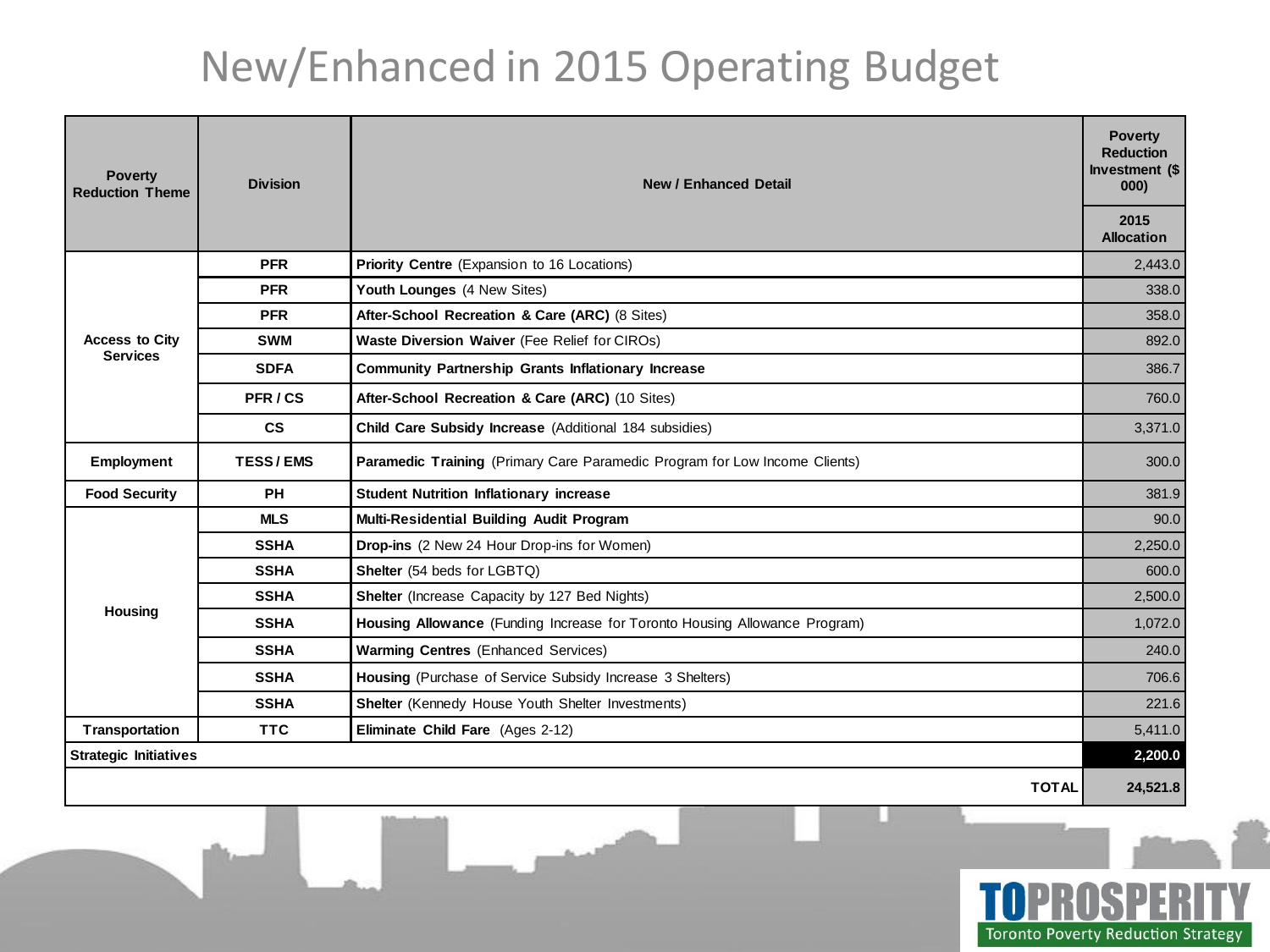#### **PAINT ART** STEELES AVE TER FRAME TEEL DO AN 08 24 23  $40$ 40  $02$ 25  $|34|$ 15 16 37  $12$  $\frac{a}{b}$ X ND  $04$ 26  $\overline{22}$ 24  $03$  $3<sub>5</sub>$  $31$ 36 29  $27$  $\mathcal{E}^{\mathcal{D}}$ 13 18  $\overline{32}$ 14  $30$ -06 28 **Priority Centre**  $\boldsymbol{\kappa}$ 含 After School Rec and Care ★ Neighbourhood Improvement Areas 18 Dyas Rd, 3rd Floor<br>Toronto, ON M3B 115 Data source: Location data provided by Deputy Mayor McConnell's office File: ... \Councillors\Ward28\<br>Created: Feburary 2015 Email: proBioronte.cn<br>- Canvright, Printed in Canada, 2015

**Toronto Poverty Reduction Strategy** 

### Priority Centres and After School Recreation and Care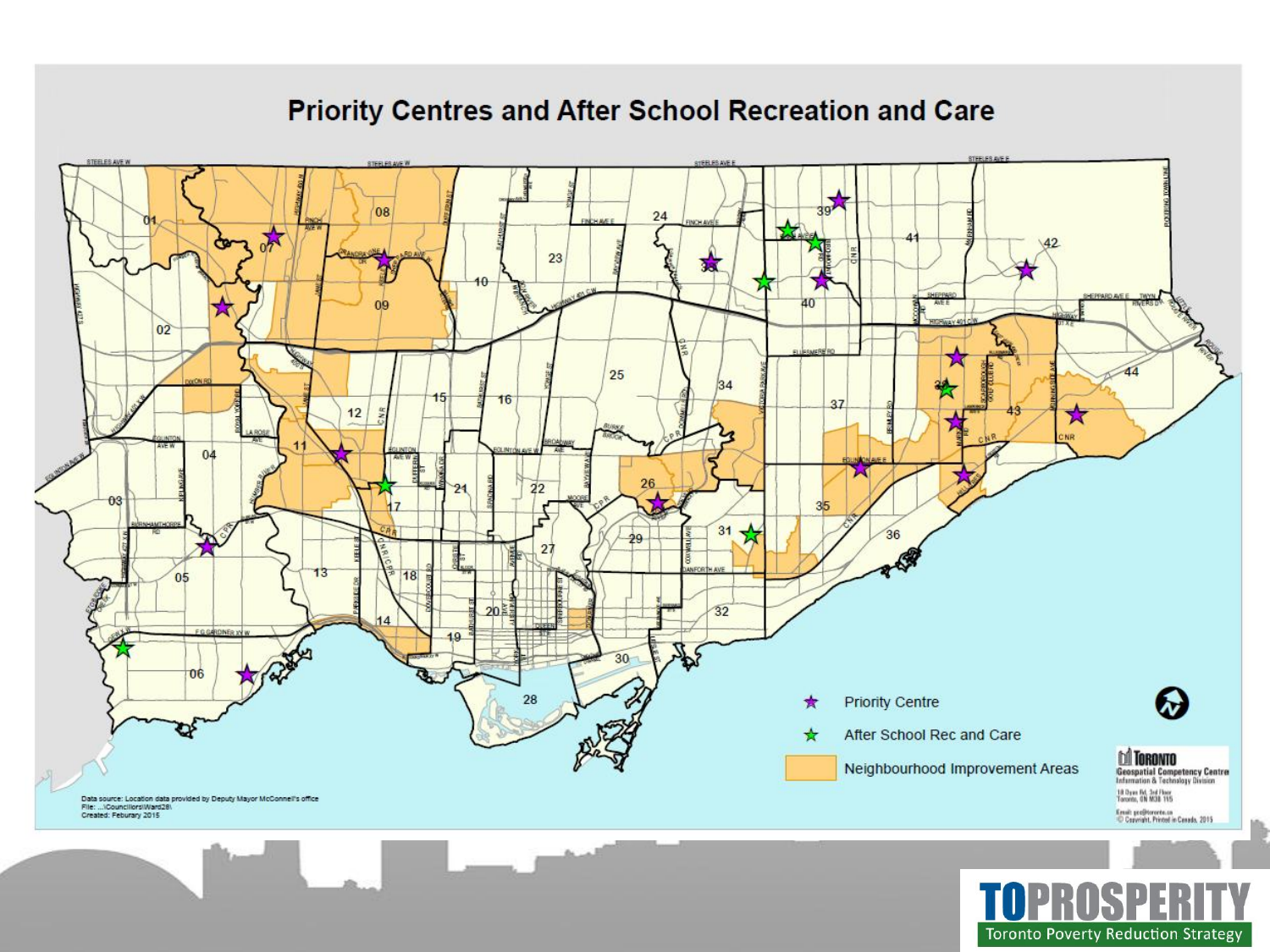### Recommended Allocations of \$2.2 million for Strategic Initiatives

| <b>Poverty</b><br><b>Reduction</b><br><b>Theme</b> | <b>Division</b> | <b>New / Enhanced Detail</b>                                                                                                                                                                         | 2015<br>Recommended<br><b>Allocation</b> |
|----------------------------------------------------|-----------------|------------------------------------------------------------------------------------------------------------------------------------------------------------------------------------------------------|------------------------------------------|
|                                                    | <b>PFR</b>      | Youth Outreach Worker Expansion - Two permanent Youth Outreach Workers<br>(YOWs):                                                                                                                    | \$0.130M                                 |
|                                                    | <b>PFR</b>      | Youth Lounges - Phase 2 Expansion - Three new sites to open in Q2.                                                                                                                                   | \$0.400M                                 |
| <b>Access to City</b><br><b>Services</b>           | <b>SDFA</b>     | Neighbourhood Improvement Area Resident Engagement - Contributes \$6,593 per<br>NIA (31 in total)                                                                                                    | \$0.207M                                 |
|                                                    | <b>TESS</b>     | Hardship Fund - Inflation increase on \$1M base budget                                                                                                                                               | \$0.026M                                 |
|                                                    | <b>TPL</b>      | Library Access Fine Forgiveness Pilot - Pilot program to reinstate full library<br>services and borrowing for children and youth at 31 library branches in Neighbourhood<br><b>Improvement Areas</b> | \$0.175M                                 |
|                                                    | <b>TPL</b>      | Youth Hubs Expansion - After school drop-in program into 4 library sites                                                                                                                             | \$0.200M                                 |
| <b>Employment</b>                                  | <b>SDFA</b>     | Youth Arts Employment & Training Program - invests in projects through<br>community partners that support education attainment, skills building and community<br>based training, and the arts.       | \$0.200M                                 |
|                                                    | <b>TESS</b>     | Employment Program for Single Parents - Pilot program to assist single parents on<br>OW achieve meaningful employment                                                                                | \$0.200M                                 |
| <b>Food Security</b>                               | <b>TPH</b>      | Student Nutrition Expansion - Expands the Student Nutrition program up to 27 new<br>sites                                                                                                            | \$0.356M                                 |
|                                                    | <b>TPH</b>      | Mobile Good Food Market - Retrofitted bus that provides opportunities to purchase<br>fresh food.                                                                                                     | \$0.081M                                 |
| <b>Housing</b>                                     | <b>SSHA</b>     | Enhanced Tenant Supports - Provides a range of supports to help to prevent<br>evictions and stabilize tenancies.                                                                                     | \$0.075M                                 |
| <b>Transportation</b>                              | <b>SDFA</b>     | Seniors Community Transportation Pilot - to create community-based<br>transportation for seniors in partnership with community agencies.                                                             | \$0.150M                                 |

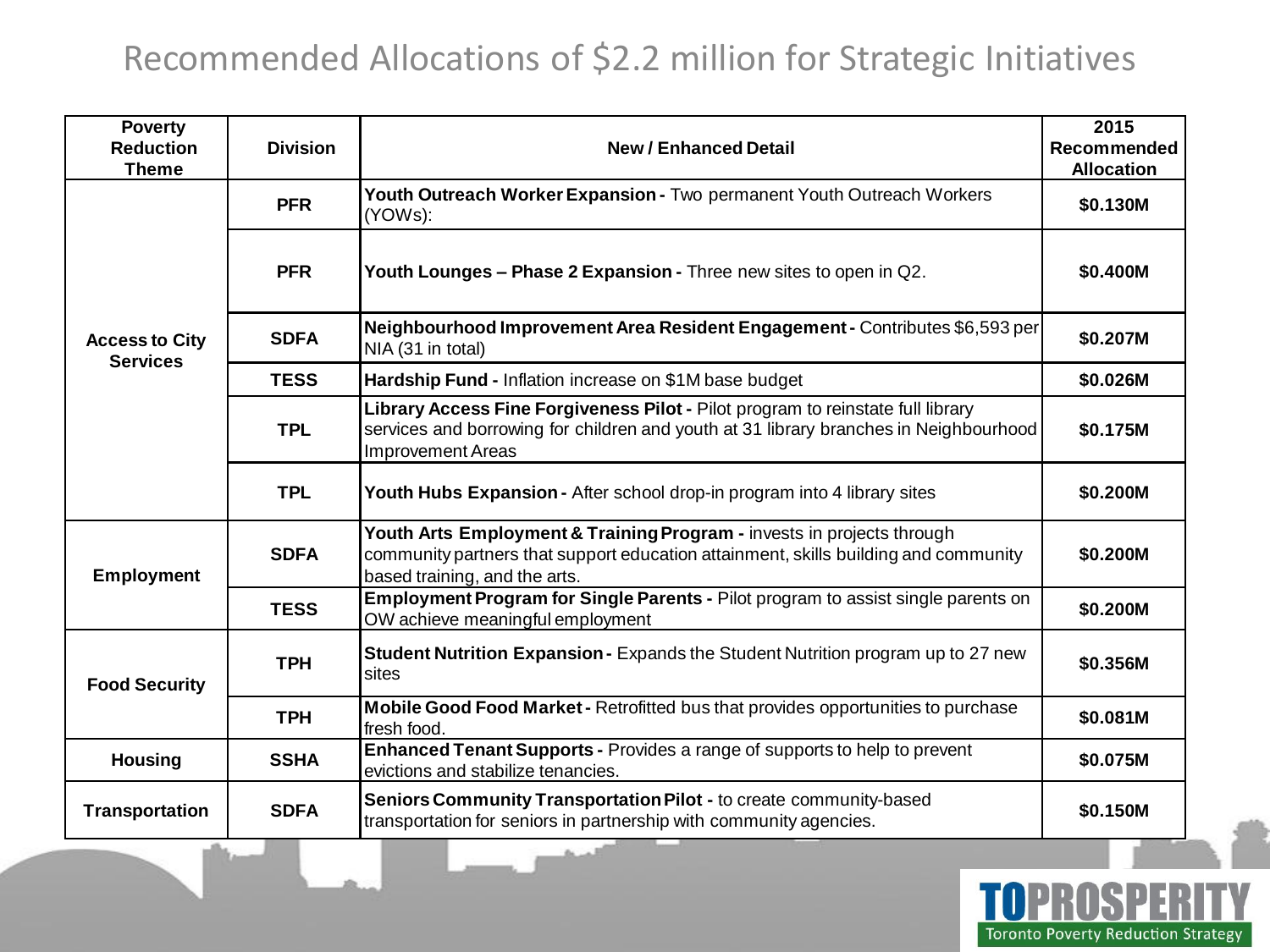

**Toronto Poverty Reduction Strategy**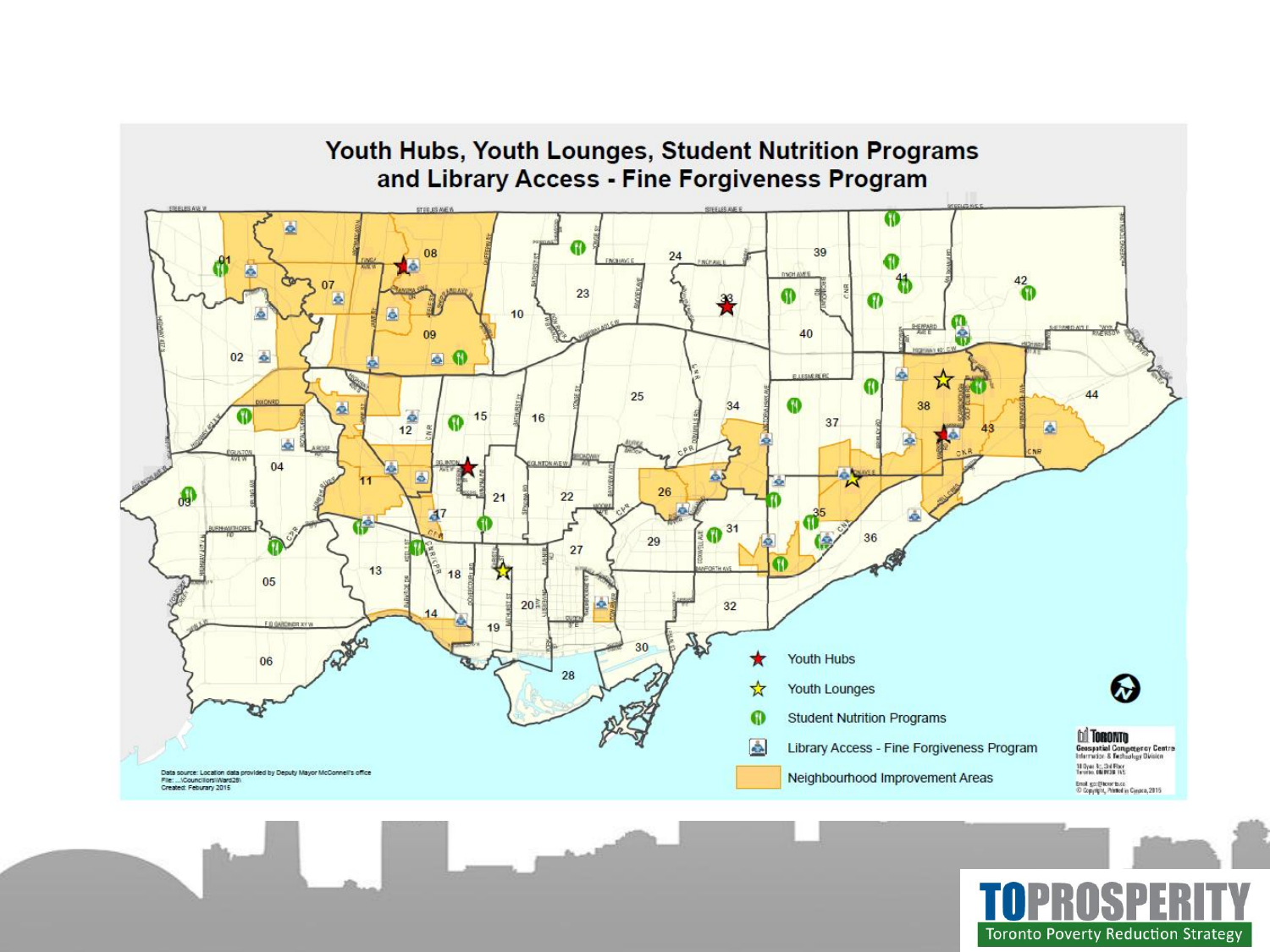

Road Map **TO**PROSPERTITY: The Toronto Poverty Reduction Strategy